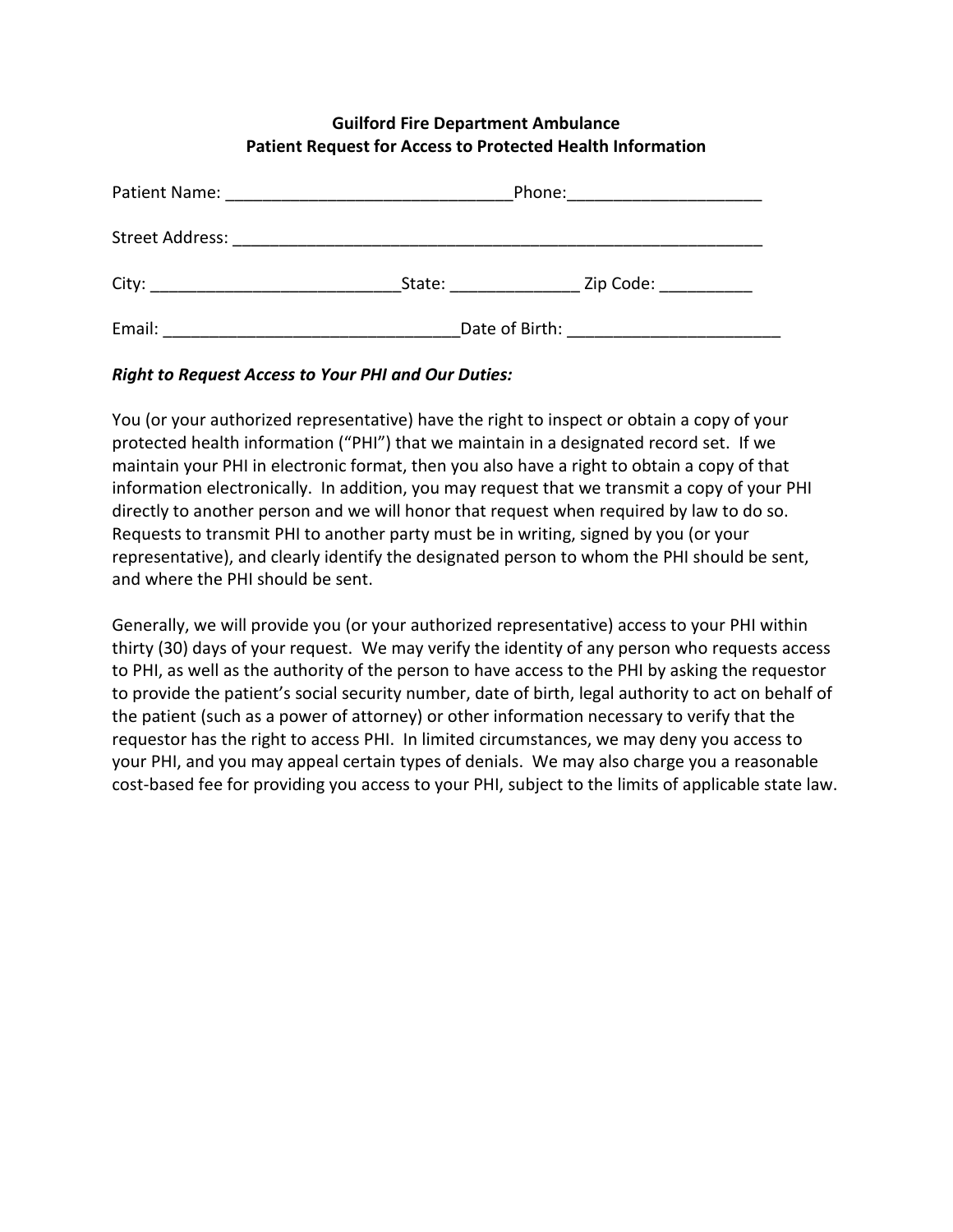## *Request for Access to PHI:*

Below, please describe the PHI that you are requesting access to with as much specificity as possible. Specify dates of service and other details that will allow Guilford Fire Department to accurately and completely fulfill your request.

\_\_\_\_\_\_\_\_\_\_\_\_\_\_\_\_\_\_\_\_\_\_\_\_\_\_\_\_\_\_\_\_\_\_\_\_\_\_\_\_\_\_\_\_\_\_\_\_\_\_\_\_\_\_\_\_\_\_\_\_\_\_\_\_\_\_\_\_\_\_\_\_

\_\_\_\_\_\_\_\_\_\_\_\_\_\_\_\_\_\_\_\_\_\_\_\_\_\_\_\_\_\_\_\_\_\_\_\_\_\_\_\_\_\_\_\_\_\_\_\_\_\_\_\_\_\_\_\_\_\_\_\_\_\_\_\_\_\_\_\_\_\_\_\_

\_\_\_\_\_\_\_\_\_\_\_\_\_\_\_\_\_\_\_\_\_\_\_\_\_\_\_\_\_\_\_\_\_\_\_\_\_\_\_\_\_\_\_\_\_\_\_\_\_\_\_\_\_\_\_\_\_\_\_\_\_\_\_\_\_\_\_\_\_\_\_\_

## *Specify How You Would Like us to Provide Access:*

Please check all that apply and fill out the requested information, where indicated.

|  | <b>LU</b> Please provide me with a copy of my PHI |  |  |
|--|---------------------------------------------------|--|--|
|  |                                                   |  |  |

\_\_\_\_ **USPS Mail.** Please send a copy of my PHI to me at the following address:

| $-0.5$ |  |
|--------|--|
|        |  |

| City: | State: | Zip Code: |
|-------|--------|-----------|
|       |        |           |

\_\_\_\_\_\_\_\_\_\_\_\_\_\_\_\_\_\_\_\_\_\_\_\_\_\_\_\_\_\_\_\_\_\_\_\_\_\_\_\_\_\_\_\_\_\_\_\_\_\_\_\_\_\_

Format (paper copy, digital copy on a disc, etc.):

\_\_\_\_ **Email.** Please email a copy of my PHI to the following email address in the specified format:

Format (PDF, Word, etc.):\_\_\_\_\_\_\_\_\_\_\_\_\_\_\_\_\_\_\_\_\_\_\_\_\_\_\_\_\_\_\_\_\_